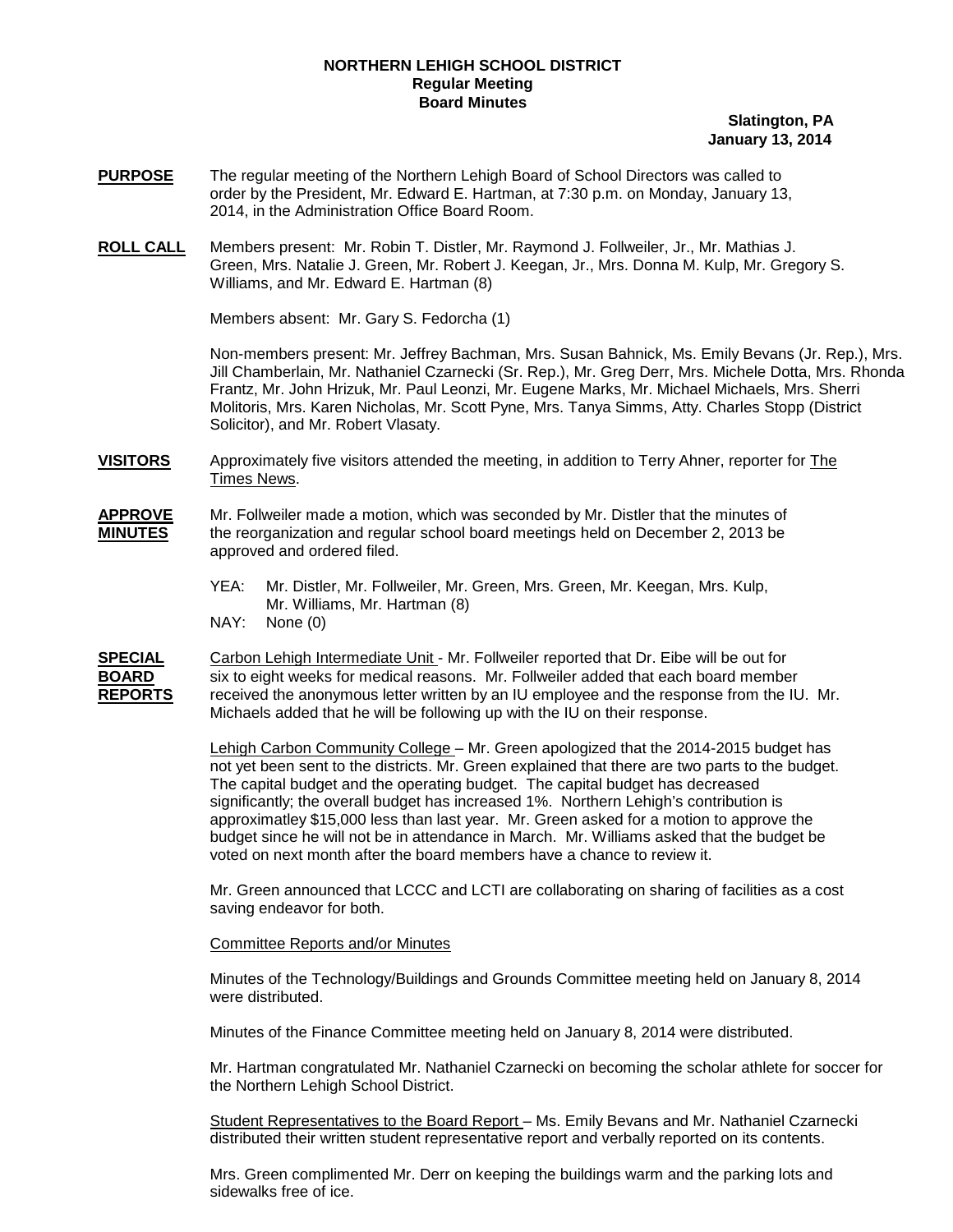**SPECIAL** Solicitor's Report – Attorney Stopp reported that his office has helped the district recently with **BOARD** a Right to Know request. Although the intention for Right to Know was to make municipalities **REPORTS (cont.)** political agendas. Attorney Stopp forwarded information on supplemental reasons for nondisclosure for Right to Know cases. and local and state governments more transparent, occasionally it can be hijacked by those with

> Federal and Other Programs Update – Mrs. Karen A. Nicholas reported that two new classes are being recommended for the High School Program of Studies; Honors World History and TV Studio. Mrs. Nicholas explained that Policy #913 is on the agenda tonight for approval for the first reading. The district received a letter from the Alliance Defending Freedom stating that our policy #913 violated the first amendment rights of our students. The attached policy was recommended by PSBA and reviewed by Attorney Strohl who advised us to adopt this policy. Mrs. Nicholas reported that the Keystone Exams are currently in progress. Mrs. Nicholas thanked Mr. Vlasaty, Mrs. Simms and Mrs. Lanshe for their flexibility in administering the tests due to the snow days and late starts.

> Business Manager's Report – Mrs. Frantz reported that each board member should have received a copy of the single audit report for the fiscal year ending June 30, 2013 which will be on next month's agenda for approval. Mrs. Molitoris reported that there are two resolutions on the agenda this evening for approval. The first is the post issuance compliance resolution which simply states that the business manager is responsible for implementing the post issuance compliance procedure and once a year the board must be updated. The Act 1 tax resolution is also on the agenda for approval which states that we are not looking to raise taxes over the index. By passing this resolution, it gives us until May to pass our preliminary budget.

# Superintendent's Report

Mr. Michaels announced that at the board seats tonight is a gift for each board member from the High School student council in honor of School Board Recognition month. Mr. Michaels added that our board members are hard working and give up a tremendous amount of their time for our students, our district, our taxpayers, and our senior citizens. Our board is a pleasure to work with and he thanked them for their service. Mr. Michaels asked Mr. Hartman to present to Mr. Green, a School Board service award for 36 years of service to the Northern Lehigh School District.

Mr. Michaels reported that January 21 and February 14, 2014 are snow make up days. Mr. Michaels added that the graduation date will be locked in by April.

Ethics forms have been distributed and Board members, as well as administration, should complete them in a timely manner.

Mr. Michaels introduced Mr. Steve Jonkman who is being recommended for the Elementary Music Teacher position. Mr. Jonkman has an extensive instrumental background and has been doing a great job for Northern Lehigh School District.

Mr. Michaels announced that over the weekend the high school roof leaked into the gymnasium. Mr. Derr updated the board members on the roof. He and the maintenance staff put a temporary cap over the posts and when the weather is more favorable, the roofer will come back and put a lead plate over the posts for a more permanent repair.

Mr. Hartman reported that an executive session was held prior to tonight's meeting to discuss personnel issues.

- **PERSONNEL** Mr. Follweiler made a motion, which was seconded by Mrs. Kulp, that the Board of Education approves the following personnel items:
- Resignations Accept the resignation of Lora Krum from her position as Elementary Music Teacher effective L. Krum the end of the work day on January 21, 2014.
- E.Kiss Accept the resignation of Ellen Kiss from her position as High School Emotional Support Aide, effective the end of the work day on January 17, 2014.
- K.Wehr **Accept the resignation of Katrina Wehr as Assistant Track & Field Coach. Ms. Wehr has** accepted a full time position in the Philadelphia area.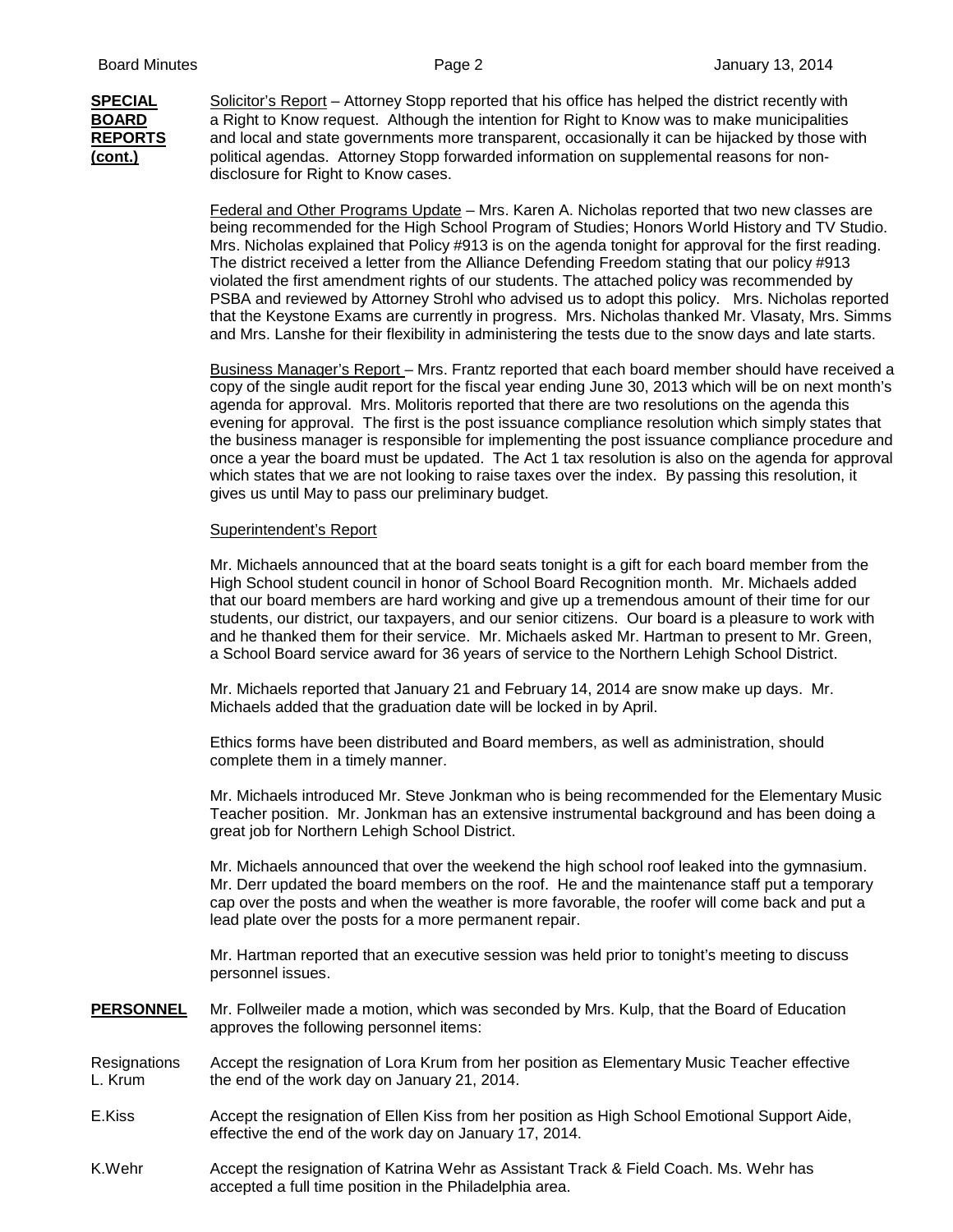| <b>PERSONNEL</b>                                                          |                                                                                                                                                                                                                                                                                                                                     |                       |                                                                                         |                            |  |  |
|---------------------------------------------------------------------------|-------------------------------------------------------------------------------------------------------------------------------------------------------------------------------------------------------------------------------------------------------------------------------------------------------------------------------------|-----------------------|-----------------------------------------------------------------------------------------|----------------------------|--|--|
| (cont.)<br>Co-Curricular                                                  | Ashlie Eckert<br>Steven Jonkman                                                                                                                                                                                                                                                                                                     |                       | <b>Assistant Track Coach</b>                                                            | \$2,990.49                 |  |  |
| Appointments<br>2013-2014                                                 |                                                                                                                                                                                                                                                                                                                                     |                       | Elementary Chorus Advisor (Spring)                                                      | \$303.42                   |  |  |
| Co-Curricular                                                             | Joseph Tout                                                                                                                                                                                                                                                                                                                         |                       | <b>Head Football Coach</b>                                                              | \$7,084.32*                |  |  |
| Appointments                                                              |                                                                                                                                                                                                                                                                                                                                     | Stephen Hluschak      | <b>Assistant Football Coach</b>                                                         | \$4,604.11*                |  |  |
| 2014-2015                                                                 | <b>Mark Lavine</b>                                                                                                                                                                                                                                                                                                                  |                       | <b>Assistant Football Coach</b>                                                         | $$4,604.11*$               |  |  |
|                                                                           | Andrew Lynn                                                                                                                                                                                                                                                                                                                         |                       | <b>Assistant Football Coach</b>                                                         | \$4,604.11*                |  |  |
|                                                                           | <b>Cory Hartsell</b>                                                                                                                                                                                                                                                                                                                |                       | <b>Assistant Football Coach</b>                                                         | \$4,604.11*                |  |  |
|                                                                           | <b>Manny Guedes</b>                                                                                                                                                                                                                                                                                                                 |                       | <b>Assistant Football Coach</b>                                                         | \$4,604.11*                |  |  |
|                                                                           | <b>Terry Bowman</b>                                                                                                                                                                                                                                                                                                                 |                       | Assistant Football Coach-Shared Stipend                                                 | \$2,302.06*                |  |  |
|                                                                           | Alden Farber<br>Jessica Frew                                                                                                                                                                                                                                                                                                        |                       | Assistant Football Coach-Shared Stipend                                                 | \$2,302.06*                |  |  |
|                                                                           |                                                                                                                                                                                                                                                                                                                                     |                       | <b>Head Field Hockey Coach</b>                                                          | \$4,244.38*                |  |  |
|                                                                           | Kelly Follweiler<br>Elizabeth Chunko                                                                                                                                                                                                                                                                                                |                       | Assistant Field Hockey Coach<br>Middle School Field Hockey Coach                        | \$2,758.34*<br>\$2,703.72* |  |  |
|                                                                           | David Oertner                                                                                                                                                                                                                                                                                                                       |                       | <b>Head Cross Country Coach</b>                                                         | \$4,244.38*                |  |  |
|                                                                           |                                                                                                                                                                                                                                                                                                                                     | <b>Elizabeth Case</b> | <b>Assistant Cross Country Coach</b>                                                    | \$2,758.34*                |  |  |
|                                                                           |                                                                                                                                                                                                                                                                                                                                     | Richard J. Jones      | Head Boy's Soccer Coach                                                                 | \$5,120.65*                |  |  |
|                                                                           | Eric Schmidt                                                                                                                                                                                                                                                                                                                        |                       | Assistant Boy's Soccer Coach                                                            | \$2,844.82*                |  |  |
|                                                                           |                                                                                                                                                                                                                                                                                                                                     | Jason Reinhard        | Head Girl's Soccer Coach                                                                | \$5,120.65*                |  |  |
|                                                                           | Patricia Jones                                                                                                                                                                                                                                                                                                                      |                       | <b>Assistant Girl's Soccer Coach</b>                                                    | \$2,844.82*                |  |  |
|                                                                           |                                                                                                                                                                                                                                                                                                                                     |                       | *2013-2014 salaries will apply until a new collective bargaining agreement is approved. |                            |  |  |
| <b>Game Worker</b><br>2013-2014                                           | Approve the following person to be a game worker for the 2013-2014 school year. Game<br>workers consist of ticket sellers and takers, game announcers, scoreboard operators, timers,<br>field judges, scorekeepers. Rate of pay is consistent with the rates approved on the 2013-<br>2014 Supplementary Personnel Salary Schedule. |                       |                                                                                         |                            |  |  |
|                                                                           | Kyle Baumann*<br>*Pending Verification of Missing Personnel File Items                                                                                                                                                                                                                                                              |                       |                                                                                         |                            |  |  |
| Co-Curricular                                                             |                                                                                                                                                                                                                                                                                                                                     | Kyle Baumann*         | <b>Assistant Wrestling Coach</b>                                                        |                            |  |  |
| <b>Volunteers</b>                                                         | Marcus Hardiman*<br><b>Assistant Wrestling Coach</b>                                                                                                                                                                                                                                                                                |                       |                                                                                         |                            |  |  |
| 2013-2014                                                                 | <b>Assistant Softball Coach</b><br>Dean Wagaman*<br>* Pending Verification of Missing Personnel File Items                                                                                                                                                                                                                          |                       |                                                                                         |                            |  |  |
| Co-Curricular                                                             | Sarah Arndt                                                                                                                                                                                                                                                                                                                         |                       | Assistant Field Hockey Coach                                                            |                            |  |  |
| Volunteers                                                                |                                                                                                                                                                                                                                                                                                                                     | Heather Chandler*     | Assistant Field Hockey Coach                                                            |                            |  |  |
| 2014-2015                                                                 |                                                                                                                                                                                                                                                                                                                                     | Jaclyn Follweiler     | <b>Assistant Field Hockey Coach</b>                                                     |                            |  |  |
|                                                                           |                                                                                                                                                                                                                                                                                                                                     | Alex Haberern*        | Assistant Boy's Soccer Coach                                                            |                            |  |  |
|                                                                           | <b>Michael Strohl</b>                                                                                                                                                                                                                                                                                                               |                       | <b>Assistant Football Coach</b>                                                         |                            |  |  |
|                                                                           | Amy Zeiser                                                                                                                                                                                                                                                                                                                          |                       | <b>Assistant Cross Country Coach</b>                                                    |                            |  |  |
|                                                                           | * Pending Verification of Missing Personnel File Items                                                                                                                                                                                                                                                                              |                       |                                                                                         |                            |  |  |
| Substitute-<br>Non-<br>Instructional<br>Custodian                         | Approve the following individual as a substitute custodial maintenance worker for the 2013-2014<br>school year at the 2013-2014 substitute rate as approved on the Supplementary Personnel<br>Salary Schedule: Charles George*<br>*Pending Verification of Missing Documents                                                        |                       |                                                                                         |                            |  |  |
|                                                                           |                                                                                                                                                                                                                                                                                                                                     |                       | <b>Temporary Professional Employee</b>                                                  |                            |  |  |
| Appointment<br>Instructional<br>Elementary<br>Music Teacher<br>S. Jonkman | Steven Jonkman<br>Assignment:                                                                                                                                                                                                                                                                                                       |                       | Slatington/Peters Elementary Music Teacher replacing Lora Krum<br>who resigned.         |                            |  |  |
|                                                                           | Salary:                                                                                                                                                                                                                                                                                                                             |                       | \$45,400 prorated (Step 2 Bachelors on the 2013-2014 CBA Salary<br>Schedule)            |                            |  |  |
|                                                                           | Effective:                                                                                                                                                                                                                                                                                                                          |                       | January 22, 2014                                                                        |                            |  |  |
|                                                                           | YEA:<br>Mr. Distler, Mr. Follweiler, Mr. Green, Mrs. Green, Mr. Keegan, Mrs. Kulp,<br>Mr. Williams, Mr. Hartman (8)                                                                                                                                                                                                                 |                       |                                                                                         |                            |  |  |
|                                                                           | NAY:                                                                                                                                                                                                                                                                                                                                | None $(0)$            |                                                                                         |                            |  |  |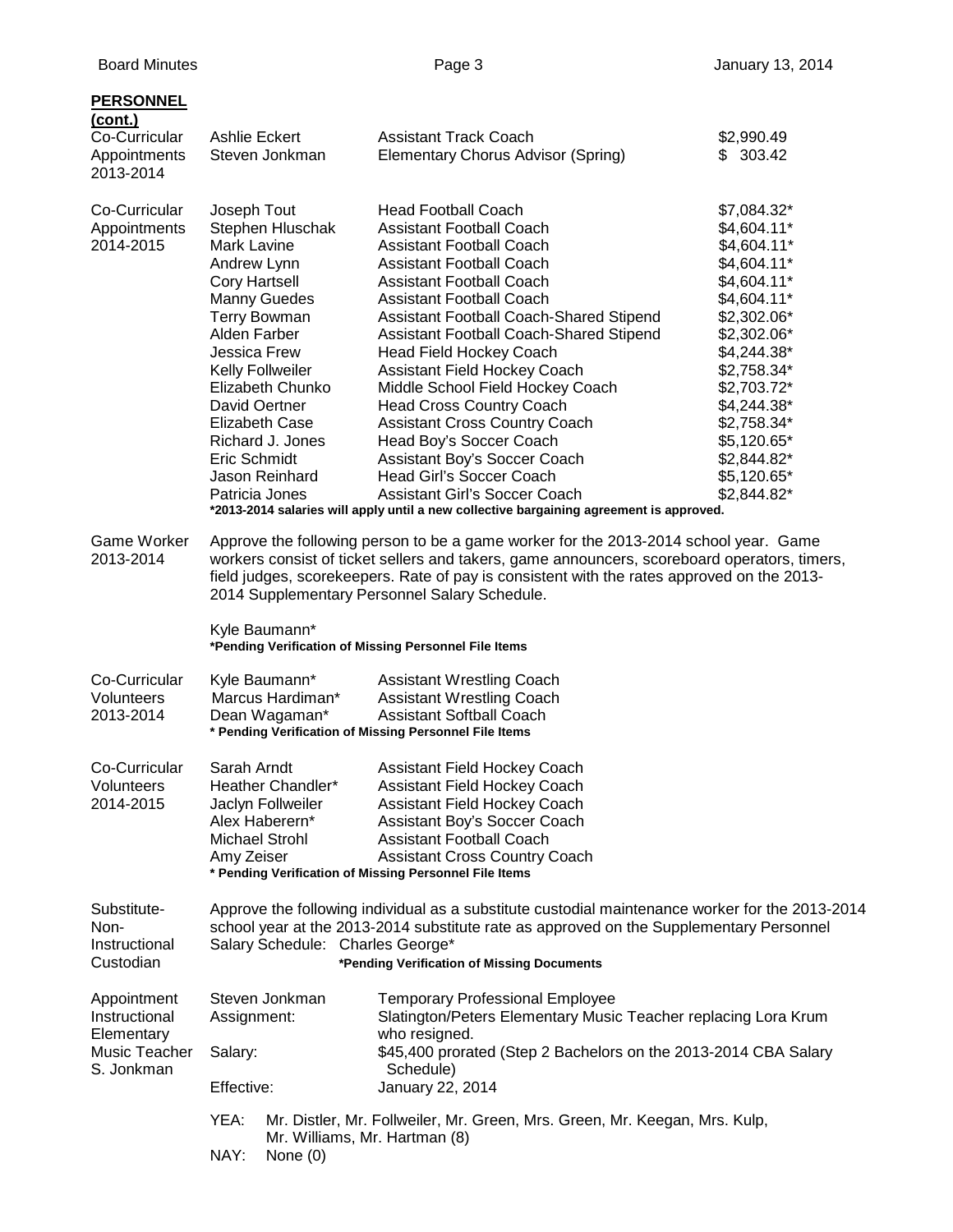| <b>Board Minutes</b>                                                                                                                   | Page 4                                                                                                                                                                                                                                                                  |                                                                                   | January 13, 2014 |  |  |  |
|----------------------------------------------------------------------------------------------------------------------------------------|-------------------------------------------------------------------------------------------------------------------------------------------------------------------------------------------------------------------------------------------------------------------------|-----------------------------------------------------------------------------------|------------------|--|--|--|
| <b>POLICY</b>                                                                                                                          | Mr. Williams made a motion, which was seconded by Mr. Distler, that the Board of Education<br>approves the following policy items:                                                                                                                                      |                                                                                   |                  |  |  |  |
| Board<br>Governance<br>Standards/<br>Code of<br>Conduct                                                                                | Approve to reaffirm the school board governance standards and code of conduct<br>referenced in school board policy #011 - Local Board Procedures - Board Governance<br>Standards/Code of Conduct as recommended by the Pennsylvania School Board<br>Association.        |                                                                                   |                  |  |  |  |
| <b>Board Policy</b><br><b>First Reading</b>                                                                                            | Approve school board policy #913 - Community - Nonschool Organizations/Groups/<br>Individuals, as presented after first reading.                                                                                                                                        |                                                                                   |                  |  |  |  |
|                                                                                                                                        | YEA:<br>Mr. Williams, Mr. Hartman (8)<br>NAY:<br>None $(0)$                                                                                                                                                                                                             | Mr. Distler, Mr. Follweiler, Mr. Green, Mrs. Green, Mr. Keegan, Mrs. Kulp,        |                  |  |  |  |
| <b>CONFER-</b><br><b>ENCES</b>                                                                                                         | Mr. Green made a motion, which was seconded by Mr. Follweiler, that the Board of<br>Education approves the following conferences:                                                                                                                                       |                                                                                   |                  |  |  |  |
|                                                                                                                                        | Rhonda Frantz - A/CAPA Spring Conference - March 20-21, 2014 - Hershey, PA -<br>Registration: \$190.00, Lodging: \$247.00, Travel: \$90.00, Meals: \$15.00 - Total Approximate<br>Cost: \$542.00 - Funding: Business Office Budget                                      |                                                                                   |                  |  |  |  |
|                                                                                                                                        | Bryan Geist – 47 <sup>th</sup> Pennsylvania State Athletic Directors Association Conference – March 18-21,<br>2014 – Hershey Lodge, Hershey, PA – Registration: \$345.00, Lodging: \$513.00 – Total<br>Approximate Cost: \$858.00 - Funding: Athletic Department Budget |                                                                                   |                  |  |  |  |
|                                                                                                                                        | YEA:<br>Mr. Williams, Mr. Hartman (8)<br>NAY:<br>None $(0)$                                                                                                                                                                                                             | Mr. Distler, Mr. Follweiler, Mr. Green, Mrs. Green, Mr. Keegan, Mrs. Kulp,        |                  |  |  |  |
| <b>CURRIC-</b><br><b>ULUM AND</b><br><b>INSTRUC-</b><br><b>TION</b><br><b>High School</b><br>Program of<br><b>Studies</b><br>2014-2015 | Mr. Distler made a motion, which was seconded by Mr. Keegan, that the Board of Education<br>approves the following curriculum and instruction item:                                                                                                                     |                                                                                   |                  |  |  |  |
|                                                                                                                                        | Approve the High School Program of Studies Book for 2014-2015 school year as presented<br>and recommended by Administration.                                                                                                                                            |                                                                                   |                  |  |  |  |
|                                                                                                                                        | YEA:<br>Mr. Williams, Mr. Hartman (8)<br>NAY:<br>None $(0)$                                                                                                                                                                                                             | Mr. Distler, Mr. Follweiler, Mr. Green, Mrs. Green, Mr. Keegan, Mrs. Kulp,        |                  |  |  |  |
| <b>NEW</b><br><b>BUSINESS</b>                                                                                                          | Mr. Williams made a motion, which was seconded by Mr. Follweiler, that the Board of<br>Education approves the following new business item:                                                                                                                              |                                                                                   |                  |  |  |  |
| Resolution<br>for School<br><b>Board Director</b><br>Recognition<br>Month -<br>January 2014                                            | Commonwealth of Pennsylvania and local communities in meeting the needs of public<br>education since the passage of the Free School Act in 1834; and                                                                                                                    | <b>WHEREAS, the role of locally elected school officials has served the</b>       |                  |  |  |  |
|                                                                                                                                        | <b>WHEREAS, these local boards have discharged their responsibilities to public</b><br>education in a manner which has placed public education in the forefront of our educational<br>systems; and                                                                      |                                                                                   |                  |  |  |  |
|                                                                                                                                        | communities in this non-paid, volunteer public service commitment; and                                                                                                                                                                                                  | <b>WHEREAS, locally elected officials have distinguished themselves and their</b> |                  |  |  |  |
|                                                                                                                                        | Lehigh Board of School Directors:                                                                                                                                                                                                                                       | <b>WHEREAS, the contributions of the men and women who serve on the Northern</b>  |                  |  |  |  |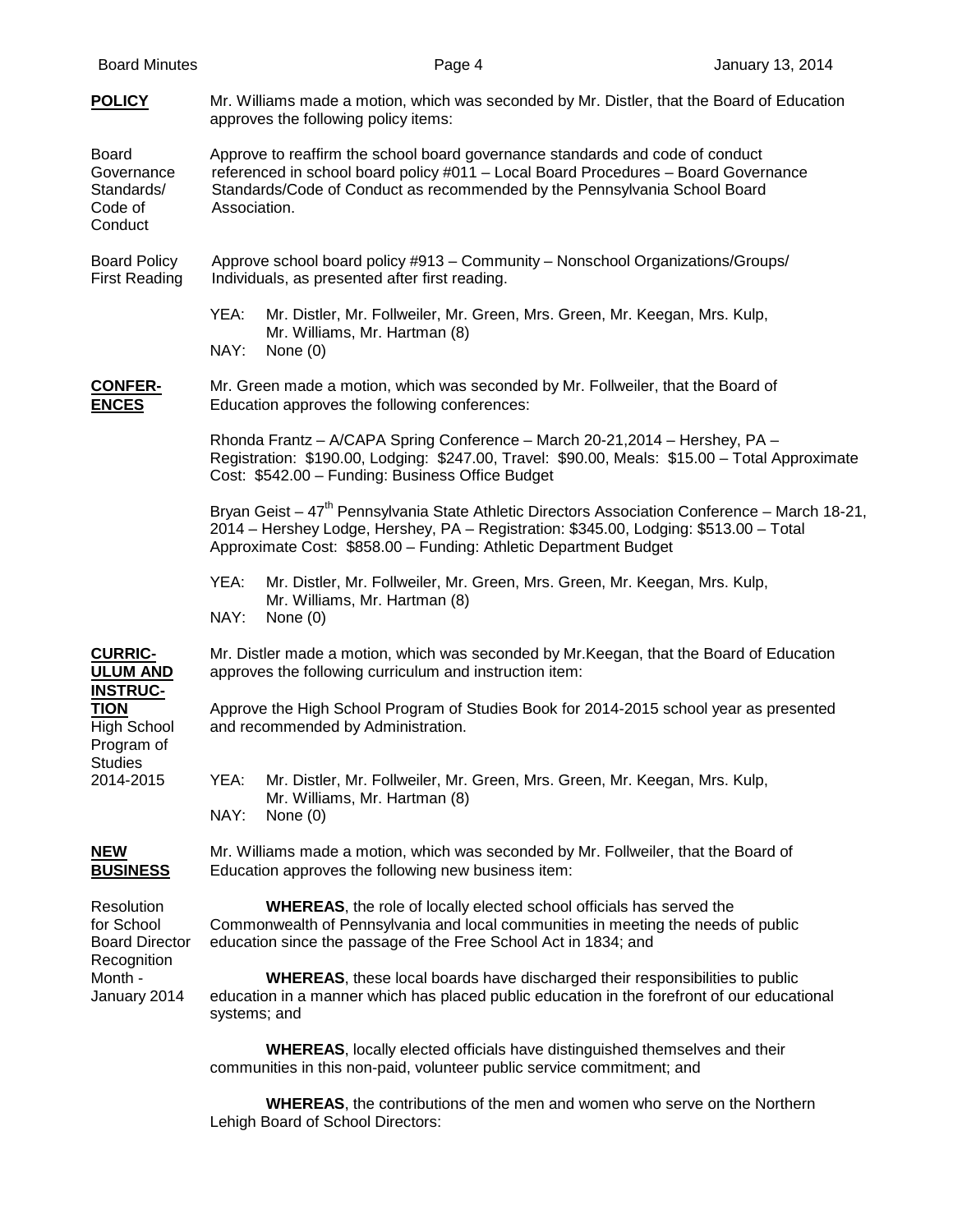| NEW<br><b>BUSINESS</b><br><u>(cont.)</u>                                      | Robin T. Distler<br>Gary S. Fedorcha<br>Raymond J. Follweiler, Jr.<br>Mathias J. Green, Jr.<br>Natalie J. Green<br>Edward E. Hartman<br>Robert J. Keegan, Jr.<br>Donna M. Kulp<br>Gregory S. Williams<br>should be recognized and appreciated by those who benefit from the workings of our public<br>school system;<br><b>NOW THEREFORE BE IT RESOLVED</b> that the Board of Director of the<br>Pennsylvania School Boards Association hereby proclaims the month of January as School<br>Director Recognition Month in this commonwealth; and |  |  |  |  |  |
|-------------------------------------------------------------------------------|-------------------------------------------------------------------------------------------------------------------------------------------------------------------------------------------------------------------------------------------------------------------------------------------------------------------------------------------------------------------------------------------------------------------------------------------------------------------------------------------------------------------------------------------------|--|--|--|--|--|
|                                                                               |                                                                                                                                                                                                                                                                                                                                                                                                                                                                                                                                                 |  |  |  |  |  |
|                                                                               | <b>FURTHER RESOLVE</b> that this proclamation be communicated to all school districts,<br>school officials and local communities in a planned program which brings visibility and<br>awareness of the role of locally elected school officials to the citizenry of this commonwealth.                                                                                                                                                                                                                                                           |  |  |  |  |  |
|                                                                               | YEA:<br>Mr. Distler, Mr. Follweiler, Mr. Green, Mrs. Green, Mr. Keegan, Mrs. Kulp,<br>Mr. Williams, Mr. Hartman (8)<br>NAY:<br>None $(0)$                                                                                                                                                                                                                                                                                                                                                                                                       |  |  |  |  |  |
| <b>FINANCIAL</b>                                                              | Mr. Distler made a motion, which was seconded by Mr. Green, that the Board of Education<br>approves the following financial items:                                                                                                                                                                                                                                                                                                                                                                                                              |  |  |  |  |  |
| Financial<br>Reports                                                          | General Fund Account month of November<br><b>NLMS Student Activities Account month of November</b><br>NLHS Student Activities and Scholarship Account month of November                                                                                                                                                                                                                                                                                                                                                                         |  |  |  |  |  |
| List of<br><b>Bills</b>                                                       | Approve the Following List of Bills:<br>General Fund months of December and January<br>Refreshment Stand month of December<br>Cafeteria Fund month of December<br>Capital Projects month of December                                                                                                                                                                                                                                                                                                                                            |  |  |  |  |  |
| Resolution<br>Post Issuance<br>Compliance<br>Procedures                       | RESOLVED, the Board of Education approves and adopts the Resolution regarding Post<br>Issuance Compliance Procedures, as presented.                                                                                                                                                                                                                                                                                                                                                                                                             |  |  |  |  |  |
| Agreement<br>OAA/Lehigh<br>Valley<br>Hospital                                 | Athletic Trainer Approve the Assignment of Athletic Trainer Agreement between Orthopaedic Associates<br>of Allentown, the Lehigh Valley Hospital and the Northern Lehigh School District, as<br>presented.                                                                                                                                                                                                                                                                                                                                      |  |  |  |  |  |
| Per Capita<br>Abatements/<br>Exonerations                                     | Approve abatement/exoneration requests of per capita taxes, for the residents that fall within<br>the guidelines, as presented.                                                                                                                                                                                                                                                                                                                                                                                                                 |  |  |  |  |  |
| Slatington<br><b>Public Library</b><br>Donation<br>2014-2015<br><b>Budget</b> | Approve a donation to the Slatington Public Library to be added to the 2014-2015 school<br>year budget in the amount of \$5,000.                                                                                                                                                                                                                                                                                                                                                                                                                |  |  |  |  |  |
| <b>MS Spring</b><br>Co-ed Soccer<br>Program<br>2014-2015                      | Approve the addition of a MS Spring Co-ed Soccer program to begin during the 2014-2015<br>school year. Cost for this program will include one coaching position, supplies, transportation,<br>officials and game workers. Cost during the 2014-2015 school year will not exceed \$5,000.                                                                                                                                                                                                                                                        |  |  |  |  |  |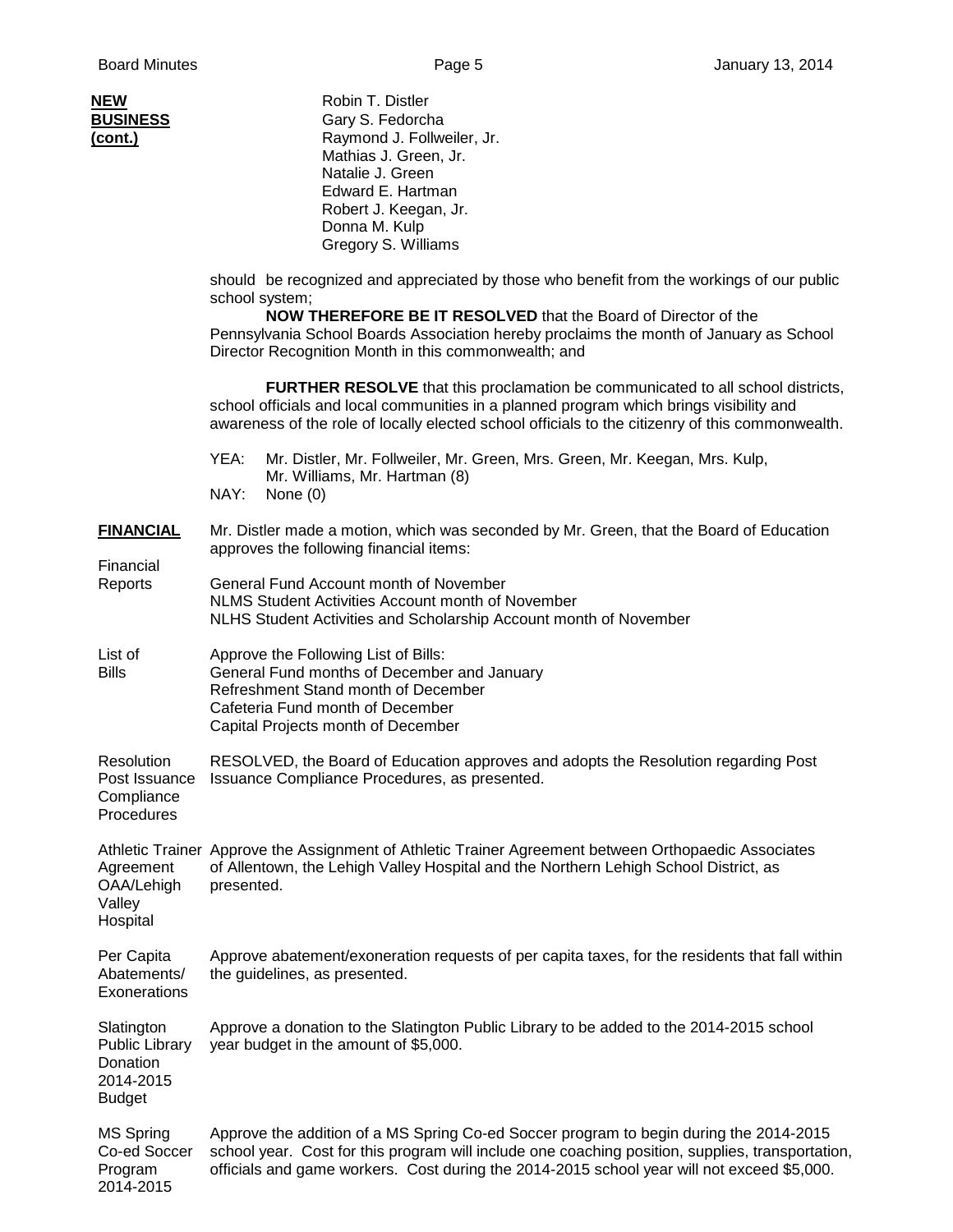# **FINANCIAL**

# **(cont.)**

Transportation Group Company) for the school years, 2015-2016, 2016-2017, 2017-2018, 2018-2019, 2019- Contract 2020 and 2020-2021 at the proposed rates as presented. Brandywine Transportation, Inc.<br>2015-2021 will also lease the bus garage on the property at a cost of \$18,000,00 per year (\$1,500 per

2014-2015

# Act 1 Tax Levy **NORTHERN LEHIGH SCHOOL DISTRICT** Resolution **BOARD OF DIRECTORS**

month) for the duration of the contract. (**Distributed to Board Members Only**)

# **RESOLUTION**

**WHEREAS,** on June 27, 2006, the Pennsylvania legislature passed Act 1 of Special Session 2006, entitled the "Taxpayer Relief Act" (hereinafter "Act 1");

**WHEREAS,** Act 1 requires school districts to limit tax increases to the level set by an inflation index unless the tax increase is approved by voters in a referendum or the school district obtains from the Department of Education or a court of common pleas certain referendum exceptions;

Approve the Student Transportation contract with Brandywine Transportation, Inc. (A Gross

will also lease the bus garage on the property at a cost of \$18,000.00 per year (\$1,500 per

**WHEREAS,** Act 1 does, however, allow a board of school directors to elect to adopt a resolution indicating that it will not raise the rate of any tax for the support of the public schools for the following fiscal year by more than its index, provided this resolution must be adopted no later than 110 days prior to the date of the election immediately preceding the upcoming fiscal year;

**WHEREAS,** the Northern Lehigh School District index for the 2014-2015 fiscal year is 2.8%;

**WHEREAS,** the Northern Lehigh School District Board of Directors has made the decision that it shall not raise the rate of any tax for the support of the Northern Lehigh School District for the 2014-2015 fiscal year by more than its index.

**AND NOW,** on this 13th day of January, 2014, it is hereby **RESOLVED** by the Northern Lehigh School District (hereinafter "District") Board of Directors (hereinafter "Board") the following:

- 1. The Board certifies that it will not increase any school district tax for the 2014- 2015 school year at a rate that exceeds the index as calculated by the Pennsylvania Department of Education.
- 2. The Board certifies that it will comply with the procedures set forth in Section 687, of the Pennsylvania Public School Code (hereinafter "School Code"), 24 P.S. §6- 687, for the adoption of its proposed and final budget.
- 3. The Board certifies that increasing any tax at a rate less than or equal to the index will be sufficient to balance its final budget of the 2014-2015 fiscal year.
- 4. The Administration of the District will submit the District's information on a proposed increase in the rate of a tax levied for the support of the District to the Pennsylvania Department of Education on the uniform form prepared by the Pennsylvania Department of Education no later than five days after the Board's adoption of this Resolution.
- 5. The Administration of the District will send a copy of this Resolution to the Pennsylvania Department of Education no later than five days after the Board's adoption of this Resolution.
- 6. The Board understands and agrees that by passing this Resolution it is not eligible to seek referendum exceptions under Section 333(f) of Act 1 and is not